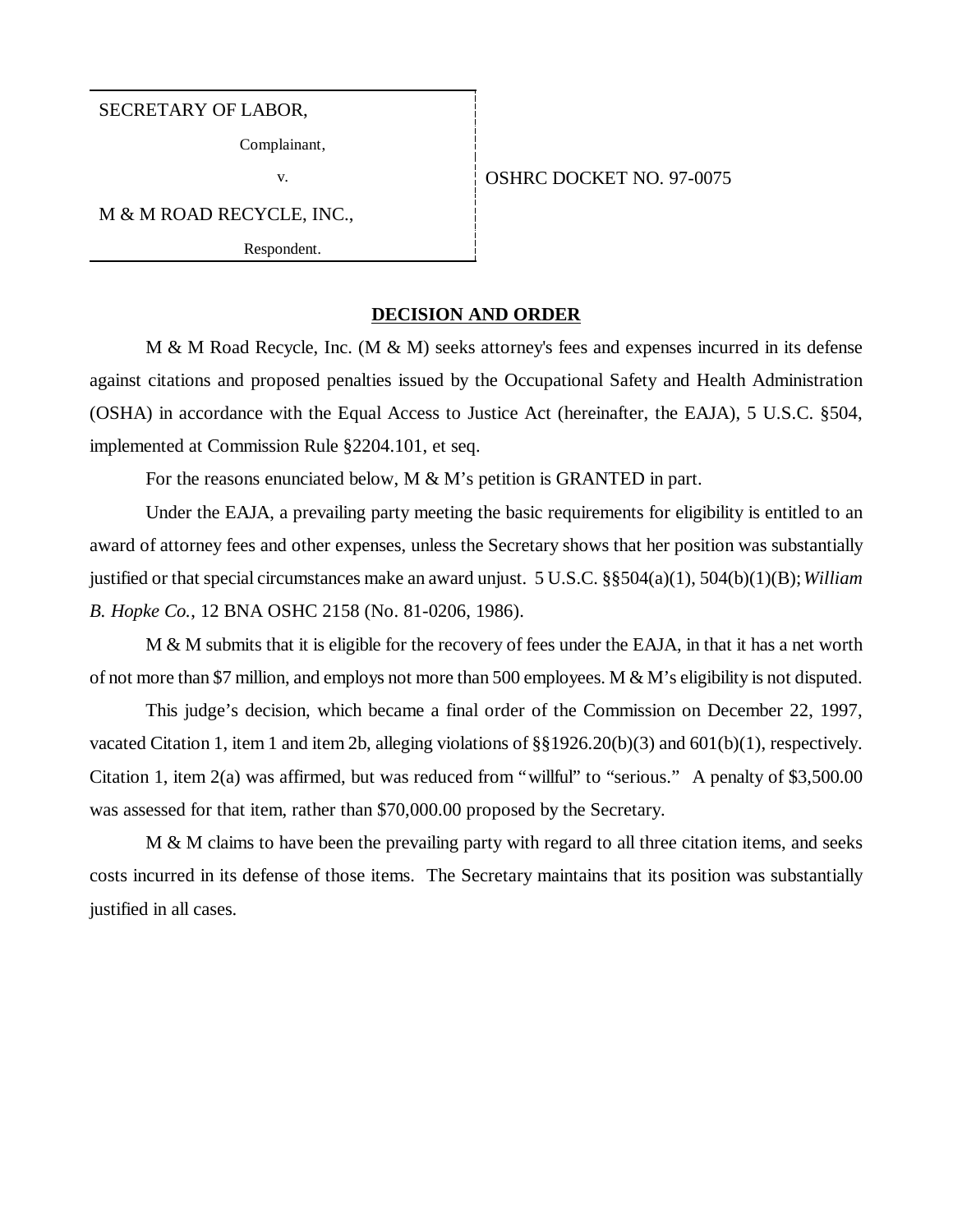# **Willful citation 1, item 1/Alleged violation of §1926.20(b)(3)**

**Substantial Justification**. The cited standard requires that equipment not in compliance with the applicable requirements, here  $\S 1926.601(b)(1)$ , be tagged, locked out, or removed from the work site. This judge dismissed the citation as duplicative (Tr. 11-12). At page 11, Complainant's counsel admitted at the hearing that the items were duplicative:

MR. KATES: Your Honor, the case law is extant, addressing this issue. Two citations do involve the same truck.

Briefly summarizing, one is that the truck was defective and it was not removed from service. The other one is that it remained in use. Your Honor, the abatement for the two would indeed be the same.

In *Pentecost Contracting Corp.,* 17 BNA OSHC 1953, 1997 CCH OSHD ¶31,382 (Nos.92-3789 and 92-3790, 1997) the Commission noted that the grouping of duplicative violations is discretionary with the Secretary, but found that in an EAJA action the Secretary must justify her decision not to group penalties that the Commission is likely to group, *i.e*., those which would be cured by a single abatement. *Id*. at 2135. *See, Capform, Inc.*, 13 BNA OSHC 2212, 1987-90 CCH OSHD ¶28,503 (No. 84- 0556)[duplicative violation vacated where compliance under one standard would necessarily result in compliance with the other].

In *Pentecost* the Commission found that the facts in that case demonstrated a deliberate disregard of an extreme hazard, and justified the Secretary's decision not to group the penalties. In this case, the Secretary's decision not to group the penalties was based on  $M \& M$ 's decision to keep the cited vehicle in operation despite evidence that the service brakes on the vehicle were going out. The Secretary's evidence established M & M's constructive knowledge of the impending brake failure, but fell short of proving M & M's deliberate disregard for either OSHA regulations or employee safety. There was no evidence that  $M \& M$ 's conduct was so egregious as to justify duplicative citations for the single violative act cited. The Secretary was not substantially justified in pursuing this item, and an award of fees under the EAJA is warranted.

**Amount of the Award.** M & M admits in its petition that the work on this item was necessarily the same as that required to prepare to meet the allegations in item 2 (Respondent's reply, p. 3). Nonetheless, I find that M & M is entitled to an award of fees. In using duplicative citations to double the proposed penalty, the Secretary encouraged costly litigation which might otherwise not have been necessary. Because the EAJA was enacted to enable small employers to contest just such unreasonable governmental action, it would be inequitable to disallow an otherwise meritorious petition merely because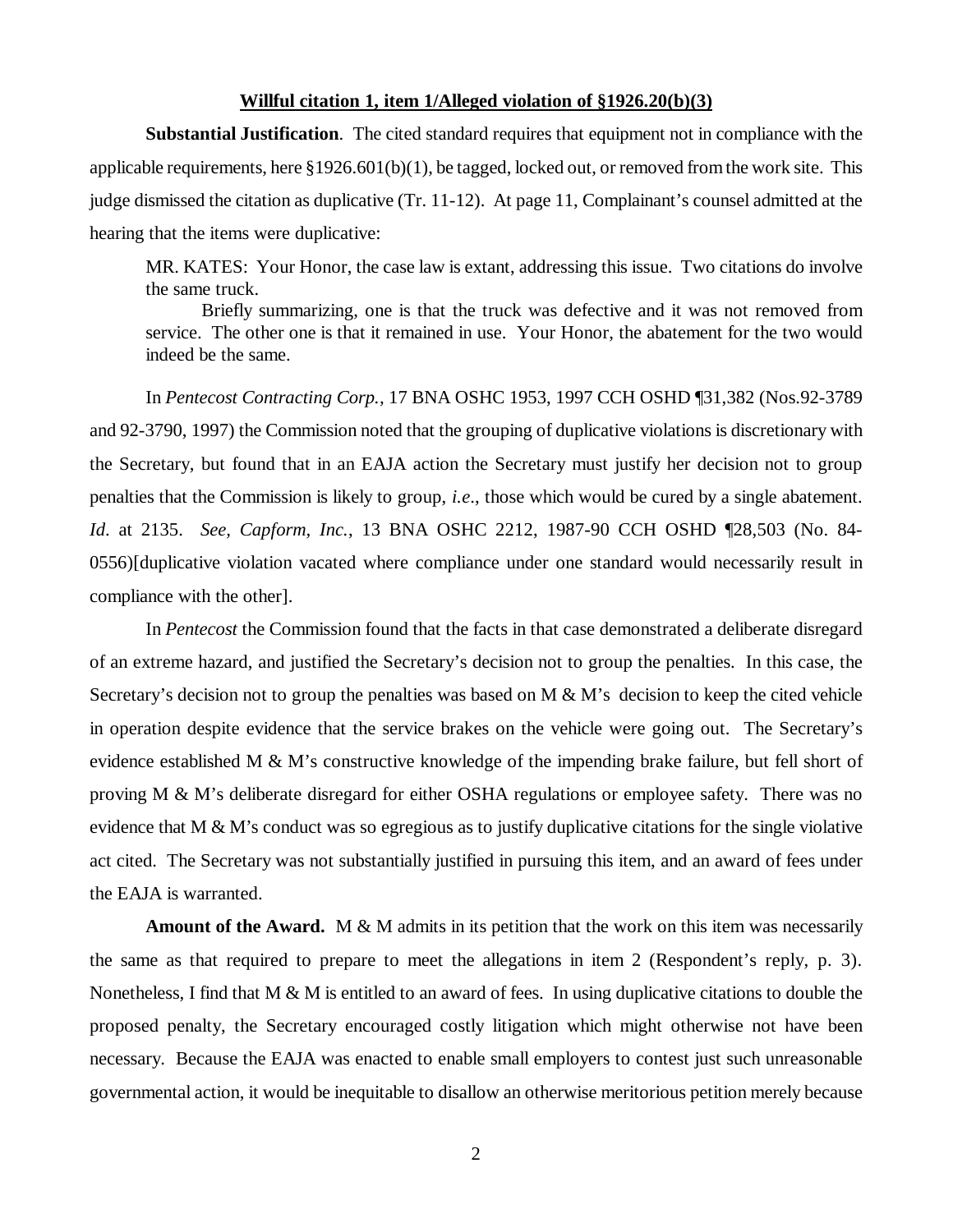the prevailing party is unable to allocate costs specifically related to a vacated item. Prior Commission cases in which fees have been inadequately documented charge the hearing judge with determining a reasonable fee, based on his own knowledge and experience of the issues, after taking into account the level of the applicant's overall success in the litigation. *Central Brass Manufacturing Co.,* 14 BNA OSHC 1904, 1987- 90 CCH OSHD ¶29,144 (No. 86-0978, 1990). Based on the relevant factors, I find that an award of \$5,000.00 is reasonable in this case, and will be awarded.

# **Willful citation 1, item 2(a)/Alleged violation of §1926.601(b)(1).**

**Substantial Justification.** Citation 1, item 2(a) was affirmed as a serious violation of the Act, in that the service brakes on the cited vehicle were not maintained in operable condition. M & M succeeded in challenging both the proposed "willful" classification and penalty, and so qualifies as the prevailing party, for EAJA purposes, on those discrete portions of the citation. *Pentecost Contracting Corp.,* 17 BNA OSHC 2135 (No. 92-3789 and 92-3790, 1997). The Secretary, however, maintains that she was substantially justified in classifying the cited violation as "willful" and in proposing a commensurate penalty. This judge agrees.

No presumption that the Secretary's case was not substantially justified is raised by the mere fact that she failed to prevail on an issue. The test of whether government action is substantially justified is essentially one of reasonableness in law and fact. *Hocking Valley Steel Erectors, Inc.*, 11 BNA OSHC 1492, 1983 CCH OSHD ¶26,549 (80-1463, 1983). That is, there must be in the record some basis of fact from which a violation can be reasonably inferred. The evidence, however, need not be uncontradicted. If reasonable people may fairly differ as to whether certain evidence establishes a fact in issue, it must be deemed substantial. "Substantial justification" is more than a scintilla, but less than a preponderance. *John W. McGrath Corp. v. Hughes*, 264 F.2d 314 (2d Cir. 1959).

In her case the Secretary introduced ample evidence establishing that M & M was made aware of problems with the service brakes on the cited vehicle. Repeated incidents of brake failure over a period of two days were inadequately addressed by M & M; the brake problems were never identified or corrected. The parties introduced contradictory expert testimony which failed to definitively establish either the cause or the foreseeability of the final brake failure. The violation was reclassified as "serious" based solely on the unresolved and conflicting expert testimony.

Despite her failure to prove, by a preponderance of the evidence, that  $M \& M$ 's failure to remove the cited vehicle from service was "willful" in nature, the Secretary produced more than a scintilla of evidence in support of her position. No award of fees associated with this item, therefore, is appropriate.